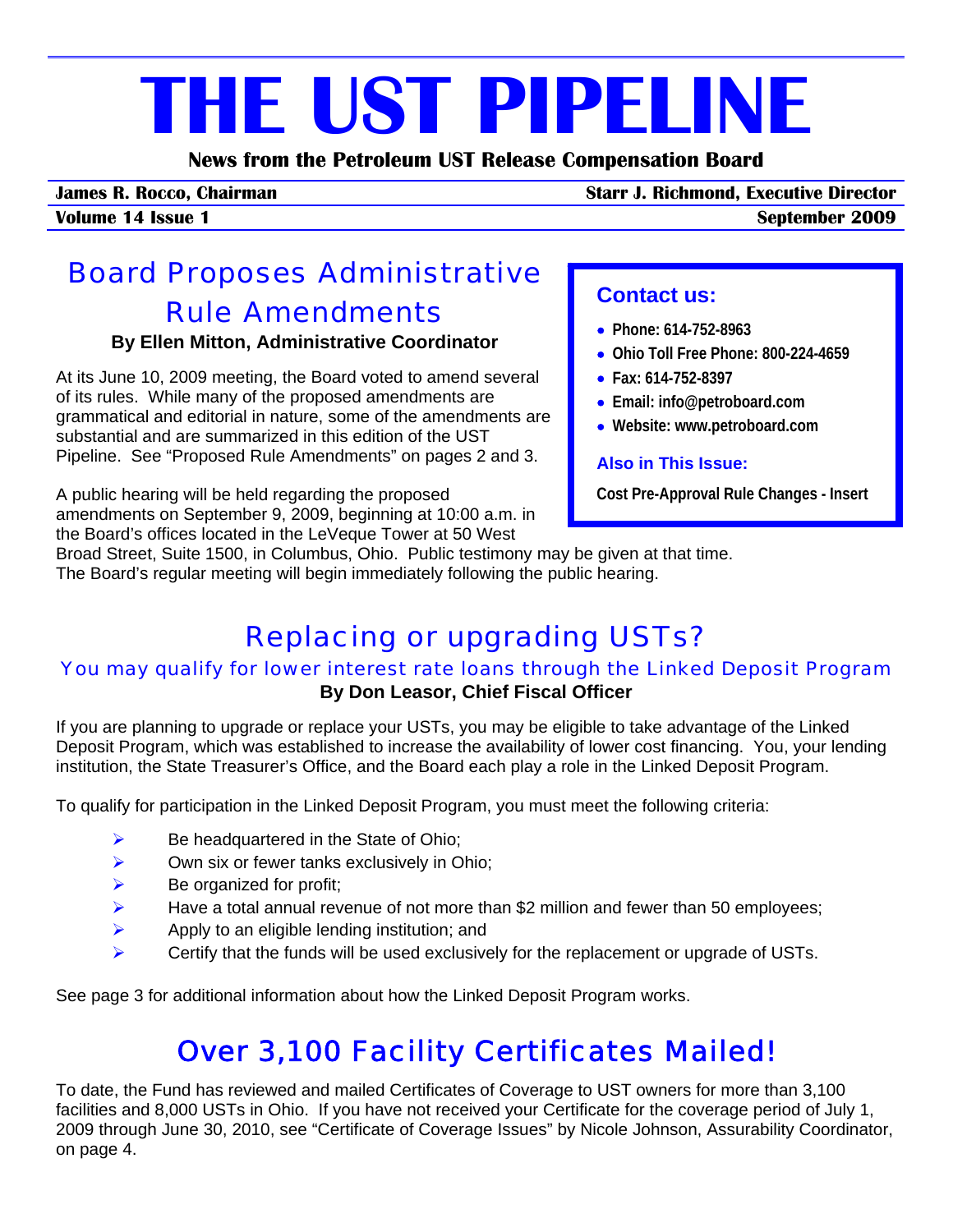## <span id="page-1-0"></span>Proposed Rule Amendments *(continued from page 1)*

#### Ohio Administrative Code

#### **3737-1-04 – Annual Petroleum Underground Storage Tank Financial Assurance Fee, Certification of Compliance, and Financial Responsibility**

The proposed amendments will eliminate the verification of compliance with the fire marshal's rules prior to the issuance of a Certificate of Coverage. Instead this verification process will be undertaken at the time an application for eligibility to file claims with **It's anticipated the Board will adopt the proposed rule amendments at its November 18, 2009 meeting and the rules will become effective on November 30, 2009.** 

the Fund is submitted to the Board. All other requirements (payment of all fees, certification of compliance with the fire marshal's rules, and financial responsibility for the deductible) for the issuance of a Certificate will continue.

#### **3737-1-04.1 – Coverage Reinstatement**

The rule provides the requirements for reinstating coverage with the Fund when a responsible person has not received a certificate for an UST for two or more consecutive years. The proposed change eliminates the requirement for an owner to demonstrate compliance with the fire marshal's rules by submitting monthly leak detection and inventory reconciliation records. Due to the number of property transfers, meeting this requirement has been difficult for many owners. The proposed rule will add flexibility to this process and provides the Fund's director with the ability to use alternative methods in determining an owner's level of compliance with the fire marshal's rules.

#### **3737-1-07 – Establishing Fund Eligibility for Corrective Action Costs**

The rule provides the requirements for obtaining eligibility to file claims with the Fund. In addition, after a responsible person is determined to be eligible, the rule requires that person to maintain compliance with UST regulations. If the responsible person fails to maintain compliance with the UST regulations, eligibility with the Fund may be revoked. The proposed changes to the rule clarify that the initial determination of eligibility is based upon a responsible person's compliance with UST regulations at the time the release was suspected or confirmed, whichever was first.

#### **3737-1-09 – Limitations of Fund Coverage**

This rule contains a listing of costs that are excluded from Fund reimbursement. Paragraph (A)(4)(d) is being rewritten to clarify that costs incurred as a result of a voluntary site assessment not performed in accordance with the fire marshal's rules are not reimbursable by the Fund. In addition, a change is being made to authorize reimbursement for costs incurred to continue corrective actions for releases for which the fire marshal rescinded the determination of no further action within five years from the date it was originally issued.

#### **3737-1-12.1 – Mandatory and Voluntary Pre-approval of Corrective Action Costs**

The rule sets forth the requirements for requesting pre-approval of anticipated corrective action costs. Incurred costs submitted for reimbursement without the proper pre-approval are subject to a reduction in the reimbursable amount. The proposed change will reduce the requirement to seek pre-approval of costs for specific corrective action activities when the estimated costs do not exceed \$6,000. In addition, revised cost estimates must be submitted only when the previously pre-approved costs will be exceeded by 20% or \$6,000, whichever is less, or upon implementation of specific corrective action activities, the estimated costs will exceed \$6,000. A complete discussion of the proposed changes to this rule is available as an insert in this edition of the UST Pipeline.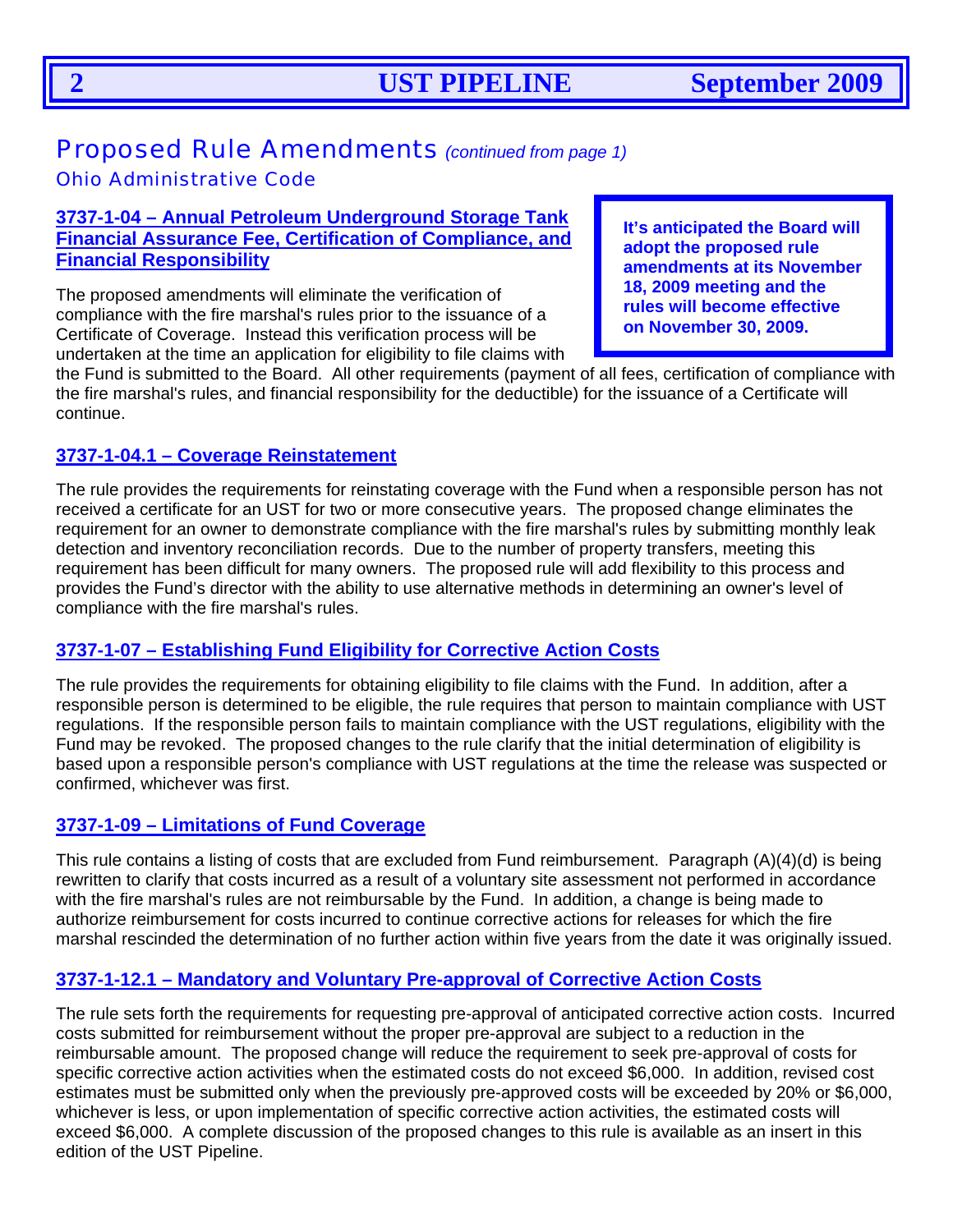<span id="page-2-0"></span>

*(continued from page 2)* 

#### **3737-1-19 – Establishing Fund Eligibility for Third Party Claims**

The rule sets forth the requirements for the filing and determination of applications for eligibility to file claims with the Fund for compensation to be paid to a third-party for the reasonable costs of bodily injury or property damage resulting from an accidental release of petroleum from an assured tank. The requirements of this rule are similar to the requirements of rule 3737-1-07 discussed on page 2. Therefore, the proposed changes are to ensure consistency with that rule.

#### **3737-1-22 – Subrogation**

This rule sets forth the requirements for notifying the Board when another party causes an accidental release of petroleum for which the Board may have subrogation rights. The proposed changes require the responsible person to provide reasonable advance notification to the Board of any settlement meetings and to cooperate with the Board in the enforcement of its subrogation rights by providing documents, testimony, and access to experts relating to the third party that caused or contributed to the release. **A complete copy of the rule amendments is available at www.registerofohio.state.oh.us, click on Filing Agency, and browse to the Board's rules at 3737. For a hard copy, please contact Ellen Mitton at 614-752- 8963.**

## Linked Deposit Program *(continued from page 1)*

#### **How the program works:**

As an UST owner, you apply for a loan from an eligible lender. Your lending institution reviews the loan application, and if approved, completes an Application for Participation in the Linked Deposit Program and submits it to the Board. The Board's evaluation of the application is based on several criteria including the economic needs of the area and your financial resources. Once approved, the Board directs the State Treasurer to invest up to \$100,000 from the Fund in a certificate of deposit at your lending institution for a period of up to two years.

After your lending institution receives the Fund's deposit, it is invested at a rate below the current market rate. Your lending institution in turn loans funds to you at a rate that reflects an equal reduction in the percentage of your present borrowing rate. At the end of the deposit period, your lender may, on your behalf, request a onetime renewal for a period of up to two additional years. The term of your loan may exceed the term of the Board's deposit, and upon maturity of the Board's certificate of deposit, your loan interest rate reverts to the original borrowing rate as set by your lending institution.

**Additional information and an application for the Linked Deposit Program may be found on the Board's webpage at www.petroboard.com/linked.htm.** 

**For further information on this program contact Don Leasor at 614-752-8963.**

It is important to note that the maximum deposit amount available through the Linked Deposit Program is \$100,000 per owner. The Linked Deposit Program is not a loan, but an investment with lenders for the purpose of providing owners access to reduced cost financing for the replacement or rehabilitation of USTs. In addition, the program does not guarantee financing and the Board accepts no liability for the repayment of the loans.